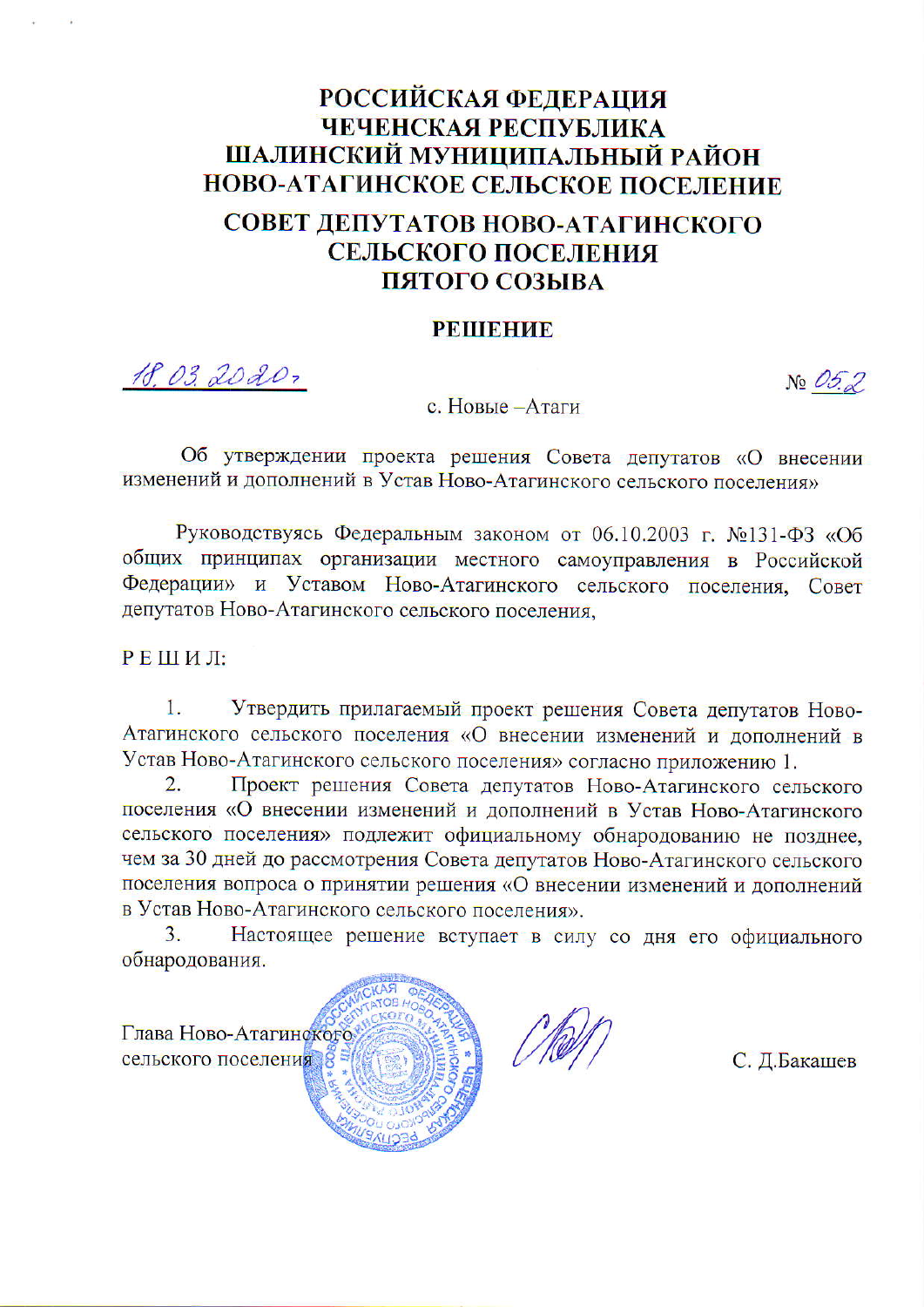### **TPOEKT**

### РОССИЙСКАЯ ФЕДЕРАЦИЯ ЧЕЧЕНСКАЯ РЕСПУБЛИКА ШАЛИНСКИЙ МУНИЦИПАЛЬНЫЙ РАЙОН НОВО-АТАГИНСКОЕ СЕЛЬСКОЕ ПОСЕЛЕНИЕ

### СОВЕТ ДЕПУТАТОВ НОВО-АТАГИНСКОГО СЕЛЬСКОГО ПОСЕЛЕНИЯ ПЯТОГО СОЗЫВА

#### **РЕШЕНИЕ**

#### с. Новые -Атаги

«О внесении изменений и дополнений в Устав Ново-Атагинского сельского поселения»

В целях приведения Устава Ново-Атагинского сельского поселения в соответствие с действующим законодательством Российской Федерации, руководствуясь статьей 44 Федерального закона от 06.10.2003г. №131-ФЗ «Об общих принципах организации местного самоуправления в Российской Федерации», Совет депутатов Ново-Атагинского сельского поселения

РЕШИЛ:

1. Внести в устав сельского поселения следующие изменения и дополнения:

1.1. Предложение 2 пункта 2 статьи 2 (Границы Ново-Атагинского сельского поселения) исключить.

1.2. В статье 20 (Глава Ново-Атагинского сельского поселения):

а) абзац 6 изложить в следующей редакции:

«Глава Ново-Атагинского сельского поселения лолжен соблюдать ограничения, запреты, исполнять обязанности, которые установлены Федеральным законом от 25 декабря 2008 года № 273-ФЗ «О противодействии коррупции» и другими федеральными законами. Полномочия Главы Новопоселения Атагинского сельского прекращаются лосрочно  $\overline{B}$ случае несоблюдения ограничений, запретов, неисполнения обязанностей. установленных Федеральным законом от 25 декабря 2008 года № 273-ФЗ «О противодействии коррупции», Федеральным законом от 3 декабря 2012 года №  $230 - 03$  $\sqrt{\langle}$ контроле за соответствием расходов лиц. замещающих государственные должности, и иных лиц их доходам», Федеральным законом от 7 мая 2013 года № 79-ФЗ «О запрете отдельным категориям лиц открывать и иметь счета (вклады), хранить наличные денежные средства и ценности в иностранных банках, расположенных за пределами территории Российской Федерации, владеть и (или) пользоваться иностранными финансовыми